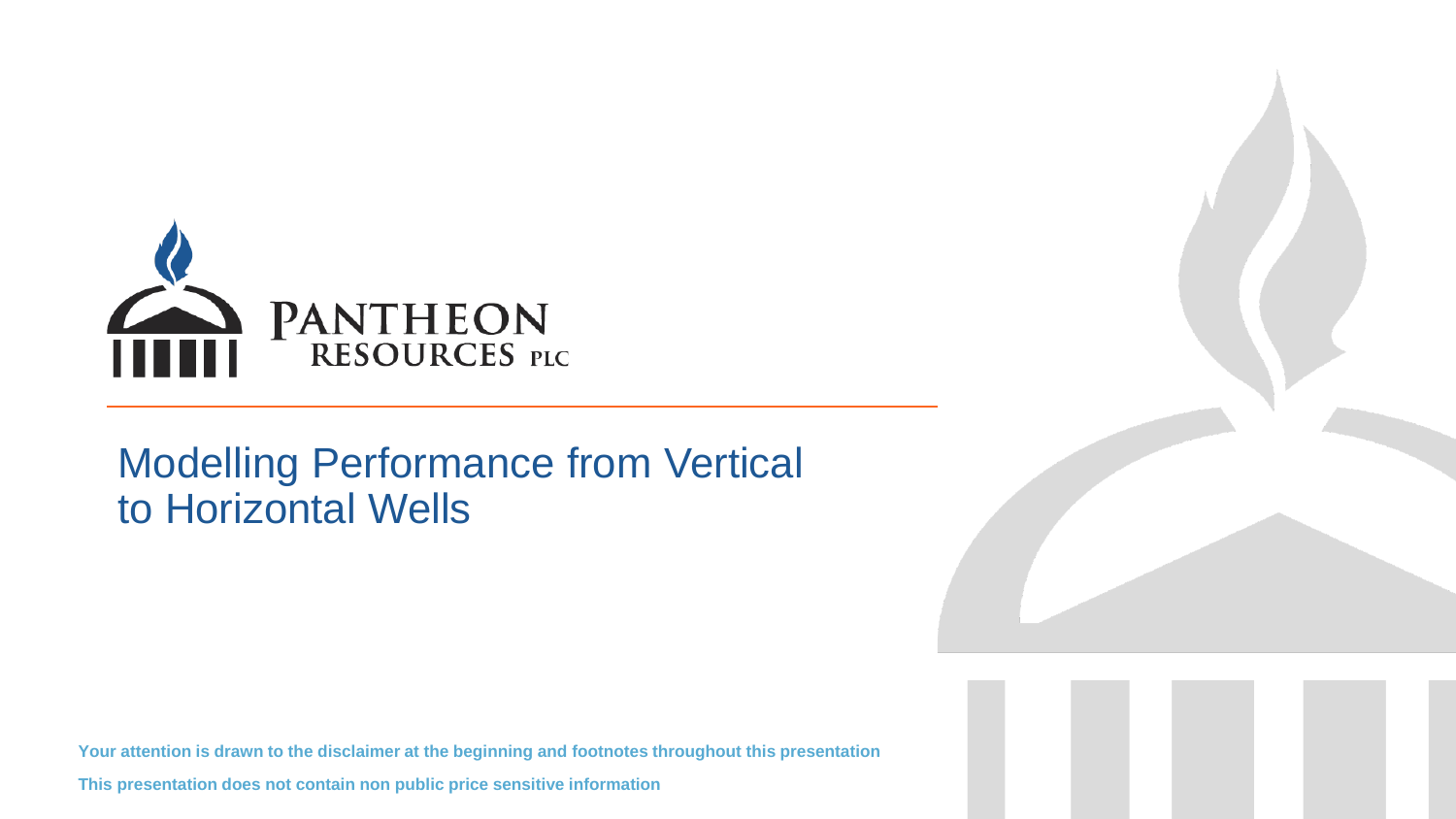### **DISCLAIMER PANTHEON RESOURCES**



- This document, together with any oral briefing which accompanies it, (the "Presentation") is being issued solely by Pantheon Resources Plc (the "**Company**").
- The Presentation does not constitute or form part of any offer or invitation to sell or issue, or any solicitation of any offer to purchase, subscribe for or otherwise acquire any securities of the Company or any of the described herein, nor shall any part of it nor the fact of its distribution form part of or be relied on in connection with any contract or investment decision relating to the securities of the Company, nor does it constit recommendation regarding the securities of the Company. In particular, the Presentation and the information contained in the Presentation do not constitute an offer of securities for sale in the United States.
- The Presentation is being supplied to you solely for your information. The information in the Presentation has been provided by the Company or obtained from publicly available sources. No reliance may be placed for any p whatsoever on the information, estimates, projections or opinions contained in the Presentation or on its completeness.
- Certain statements, beliefs and opinions in the Presentation are forward-looking, which reflect the Company's or, as appropriate, the Company's directors' current expectations and projections about future events. By thei forward-looking statements involve a number of risks, uncertainties and assumptions that could cause actual results or events to differ materially from those expressed or implied by the forward-looking statements. These ri uncertainties and assumptions could adversely affect the outcome, financial and operational effects of the plans and events described herein. Forward-looking statements contained in the Presentation regarding past trends or activities should not be taken as a representation that such trends or activities will continue in the future. The Company does not undertake any obligation to update or revise any forward-looking statements, whether as a new information, future events or otherwise. You should not place reliance on forward-looking statements or estimated, which speak only as of the date of the Presentation.
- Nothing in this document or in the documents referred to in it should be considered as a profit or production forecast. Past performance of the Company or its shares cannot be relied on as a quide to future performance.
- Cautionary Statement: The estimated quantities of petroleum that may be potentially recovered by the application of a future development project relate to both discovered and undiscovered accumulations. These estimates h both an associated risk of discovery, appraisal and development. Further exploration, appraisal and evaluation are required to determine the existence of a significant quantity of potentially movable hydrocarbons. Similarl macroeconomic, environmental and political factors as well as funding risk and geological risk may impact the performance of the Company. The estimates and other information contained within this presentation are only esti based upon the Company's assessments at the time of this presentation, and there can be no guarantees that these estimates or outcomes will be realised.
- The Company has provided the information in the Presentation, which does not purport to be comprehensive and has not been verified. No representation or warranty, express or implied, is or will be made and no responsibil liability is or will be accepted by the Company or by any of its respective directors, officers, advisers, agents or affiliates or by any other person as to or in relation to the accuracy or completeness of the Presentatio information or opinions contained herein or supplied herewith or any other written or oral information made available to any party and no responsibility or liability is accepted for the accuracy or sufficiency of any of th opinions, for any errors, omissions or mis-statements, negligent or otherwise (other than in the case of fraud), or for any other communication, written or otherwise, made to anyone in, or supplied with, the Presentation. no representation or warranty is given as to the achievement or reasonableness of any mineral resource, future projections, management estimates, prospects or returns.
- . Accordingly, neither the Company nor any of its respective shareholders, directors, advisers, agents or affiliates shall be liable for any direct, indirect or consequential loss or damage suffered by any person as a resu any statement or omission in, or supplied with, the Presentation or in any future communications that are issued by the Company.
- The Presentation has been delivered to interested parties for information only and upon the express understanding that such information is of a general nature and does not relate to any specific transaction. The Presenta subject to updating, revision and amendment. The information and opinions contained herein are provided as at the date of this Presentation and are subject to change without notice. The Company undertakes no obligation to provide the recipient with access to any additional information or to correct any inaccuracies or omissions which may become apparent.
- The content of the Presentation has not been approved for the purposes of section 21 of the Financial Services and Markets Act 2000 ("**FSMA**"). The Presentation is only being made available to the following:
	- persons having professional experience in matters relating to investments and who are investment professionals as specified in Article 19(5) of the Financial Services and Markets Act 2000 (Financial Promotion) Order 2005 (the "**Financial Promotion Order**"); and
	- persons to whom Article 49(2) of the Financial Promotion Order applies, being high net worth companies, unincorporated associations, partnerships or trusts or their respective directors, officers or employees as described in Article 49 of the Financial Promotion Order.
- It is a condition of your receiving the Presentation that you fall within, and you warrant to the Company that you fall within, one of the categories of person described above. If the recipient does not fall within one o above, the recipient should either return, destroy or ignore the information in the Presentation.
- If you are in any doubt about the contents of the Presentation, you should consult a person authorised by the Financial Conduct Authority who specialises in advising on securities of the kind described in the Presentation.
- . Neither the Presentation, nor any copy of it, may be taken or transmitted into the United States, Canada, Australia, South Africa or Japan or into any jurisdiction where it would be unlawful to do so. Any failure to comp restriction may constitute a violation of relevant local securities laws.
- By attending or reading the presentation to which this document relates or by accepting this document in any other way you agree to be bound by the provisions of this Disclaimer.
- Competent Person's statement: Michael Duncan has sufficient experience relevant to the style of mineralisation and type of deposit under consideration, and to the activity which he is undertaking to qualify as a Competen in accordance with the guidance note for Mining, Oil & Gas Companies issued by the London Stock Exchange in respect of AIM Companies, which outlines standards of disclosure for mineral projects. Michael Duncan consents to the inclusion in this Presentation of the matters based on his information in the form and context in which it appears.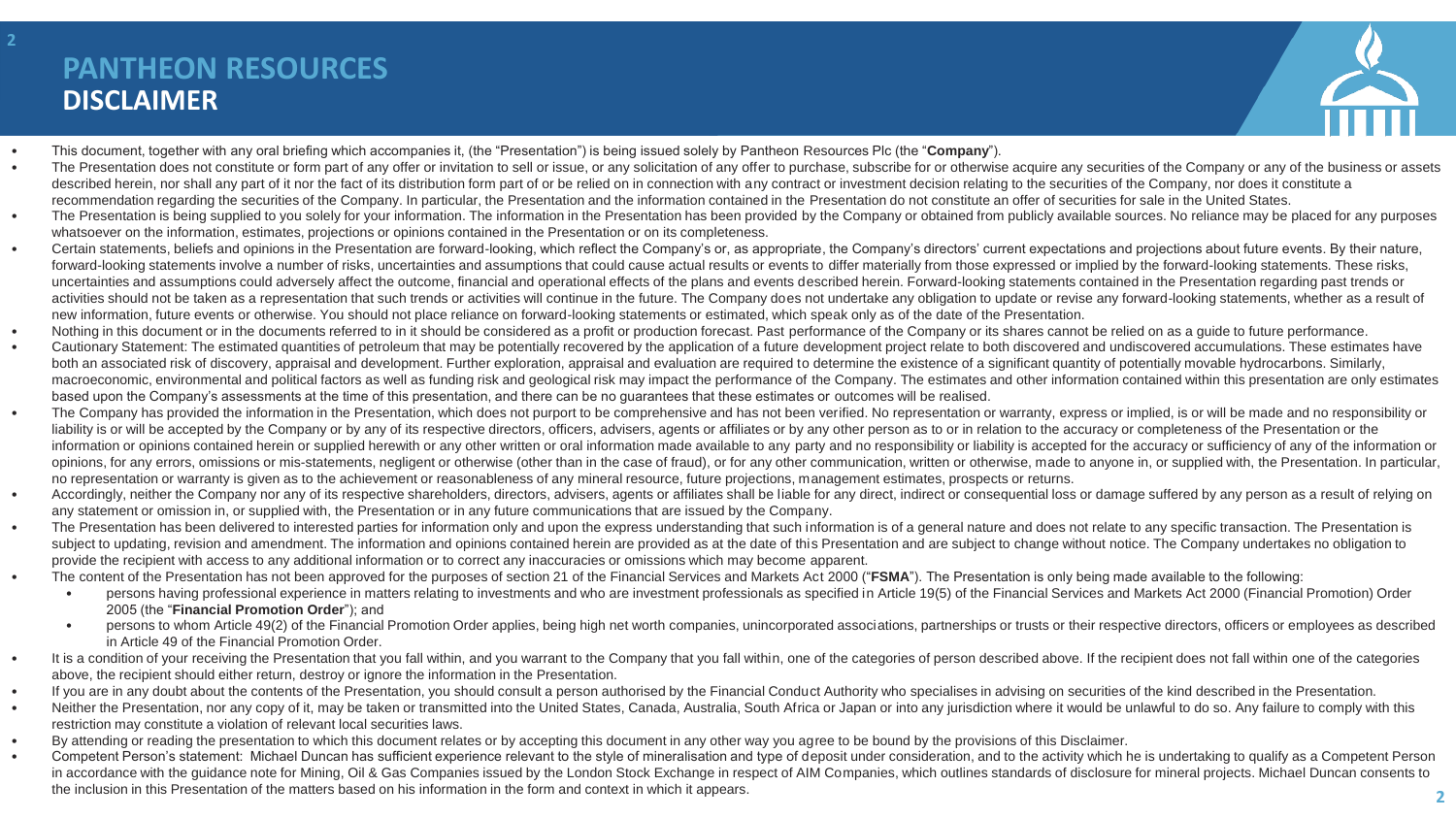### **PANTHEON'S ACREAGE ON THE NORTH SLOPE REGIONAL CONTEXT – LOCATION, LOCATION, LOCATION..…**



\* Company estimate \*\*Source: Modelled development plans, Lee Keeling & Associates \*\*\*Company estimate.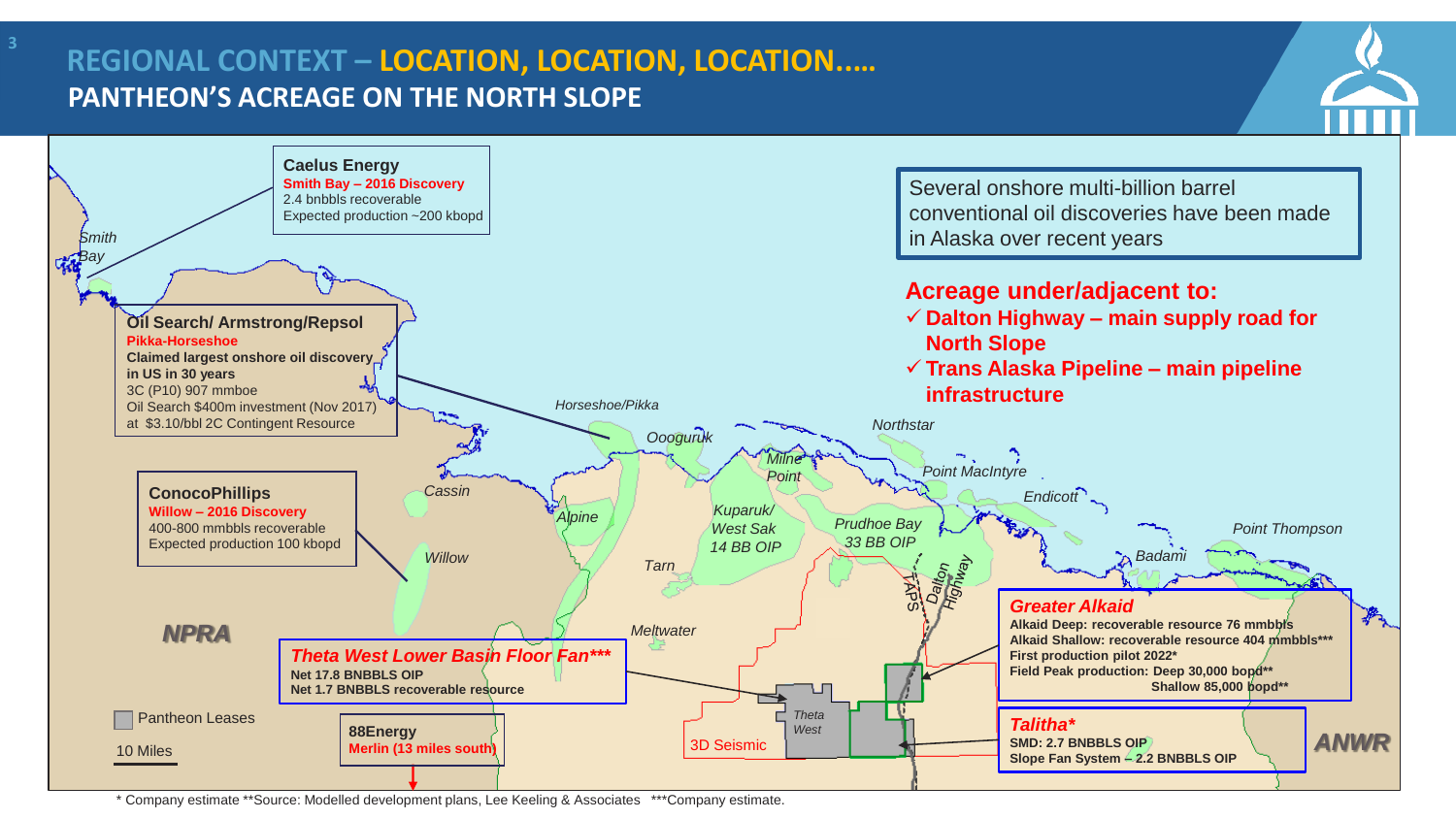

The following slides describe methods used to forecast horizontal production rates. All numbers presented are estimations that follow SPE standard methodologies.

Three methods were used to estimate the potential production of a horizontal development well:

### **1. Volumetric bracketing**

**4**

Using observed reservoir parameters and standard SPE recovery calculation methods, an estimate of Oil in Place and Oil Recovered was made.

### **2. Vertical to horizontal scaling estimates**

Calculations from two SPE published methods were used to scale the test production rates seen in the Alkaid #1 to what a horizontal completion would be forecast to produce. These industry accepted methods indicate the 108 BOPD test production rate from the Alkaid #1 translates to 1600- 2200 BOPD production rate from a horizontal development well. We believe that the same methodology applies to the other Pantheon reservoirs.

### **3. Analog comparison**

True analog fields are difficult to find. Similar reservoirs elsewhere were long ago developed with technology current at that time. Modern technologies and development methods have advanced materially are applied to reservoirs far less porous or permeable than the Alkaid or other Pantheon reservoirs. Nonetheless, an analog comparison has been made and gives reason for optimism.

### **Third party validation: Lee Keeling & Associates Independent Expert Report confirms forecast of deliverability at Alkaid**

*(1) Modelled for illustrative purposes*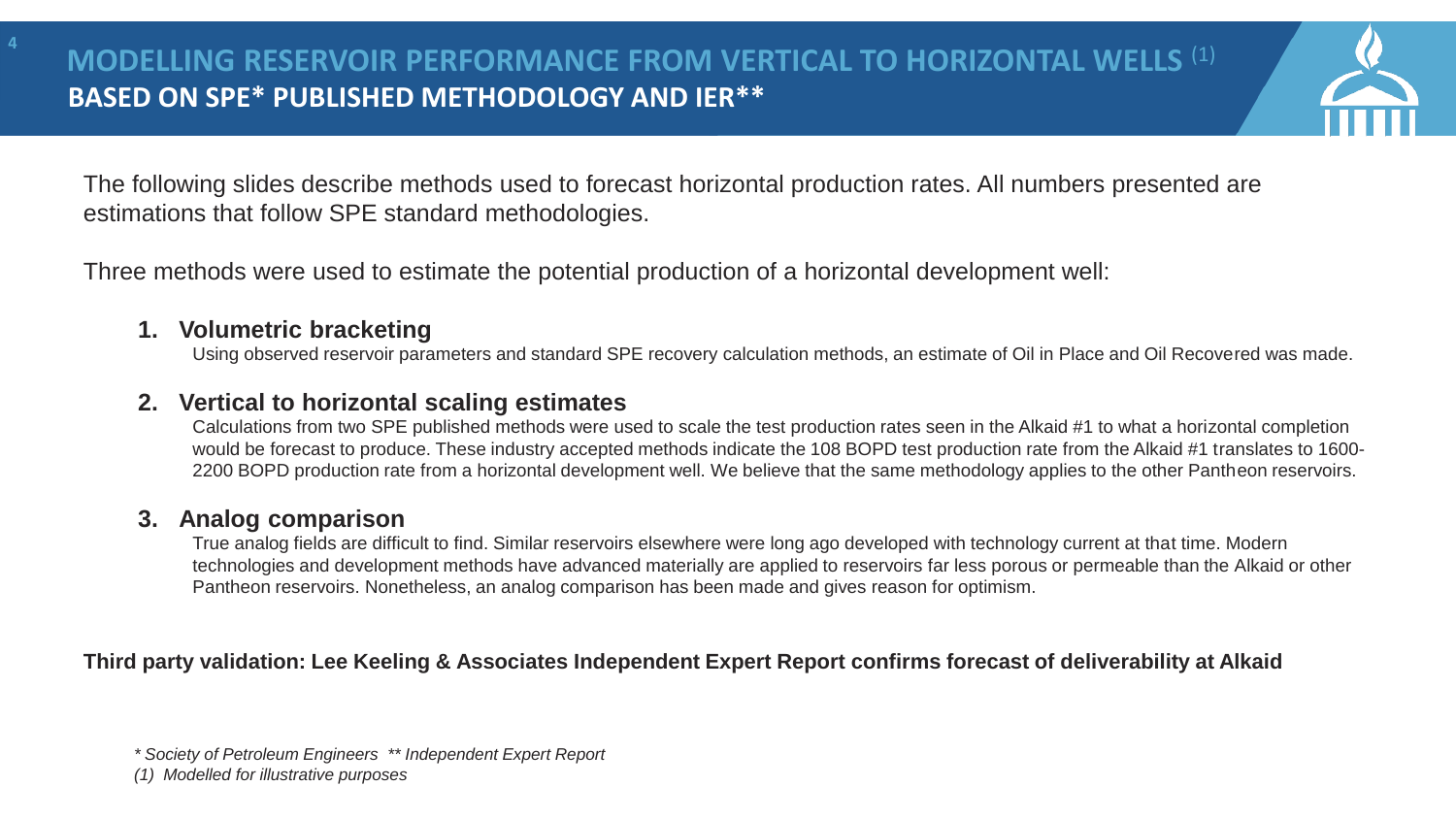**Method 1**

Volumetric Bracketing

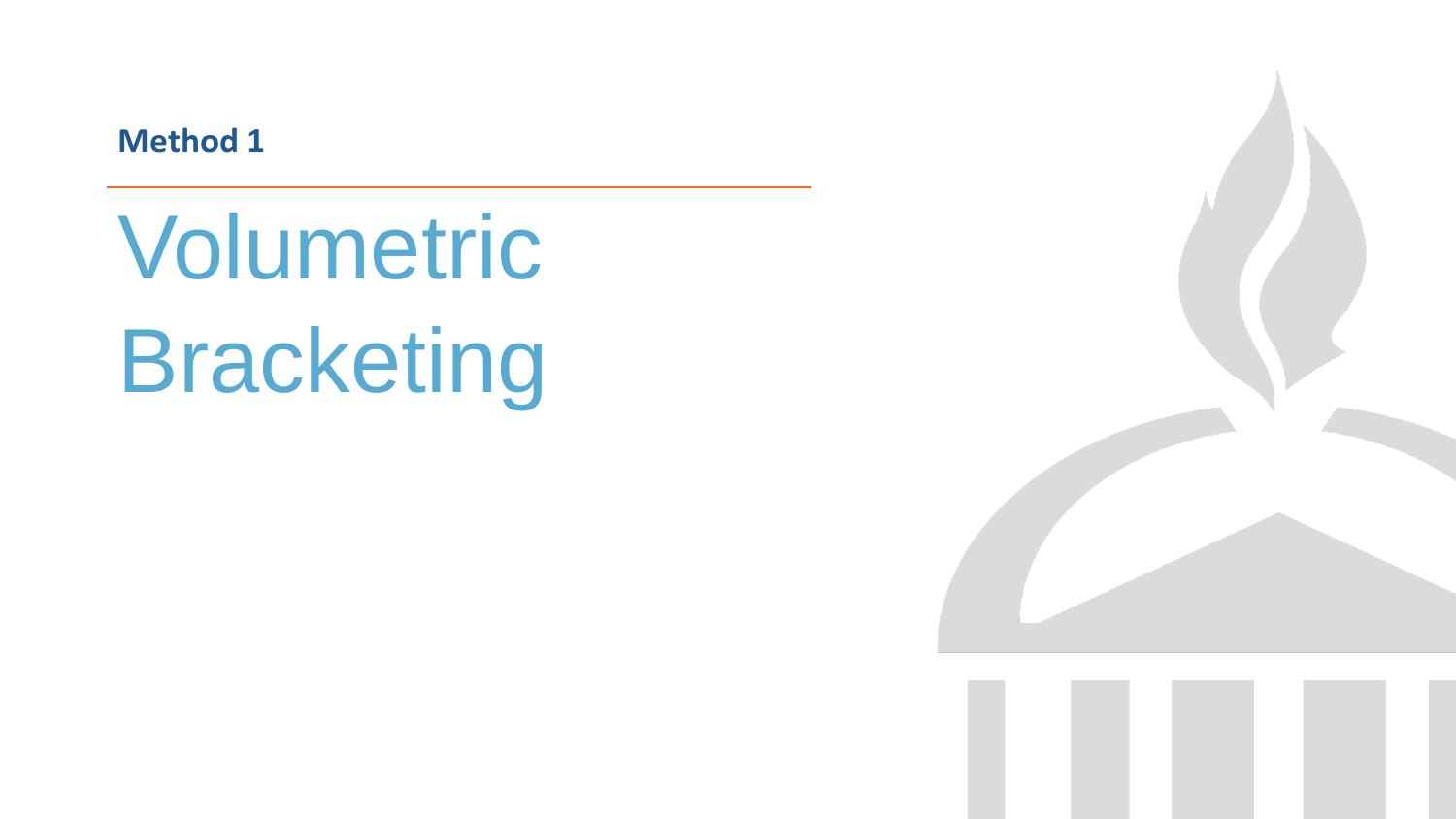### **WELL ESTIMATED ULTIMATE RECOVERIES (EUR's) USING VOLUMETRICS ILLUSTRATIVE EXAMPLE\***

### **Assumptions:**

8,000 ft well length 200 ft frac height 880 ft spacing (160 acre) 11.5% Porosity 55% saturation 1.35 Bo (Formation Volume Factor) 11.5% Porosity



### **Oil in Place calculation for an 8,000ft lateral well**

200ft \* 880ft \* 8,000ft = 1,408,000,000 cubic feet of rock

At 11.5% porosity =  $161,920,000$  cubic feet porosity

At 55% saturation =  $89,056,000$  cubic feet oil =

**15,874,509 bbl OIP (million barrels of oil in place)**

### **At 10% recovery = 0.10 \* 15,874,509 / 1.35 Bo = 1,175,889 bbl recovered (EUR)**

200 ft

**At 15% recovery = 0.15 \* 15,874,509 / 1.35 Bo = 1,763,833 bbl recovered (EUR)**

\*Example for illustrative purposes only

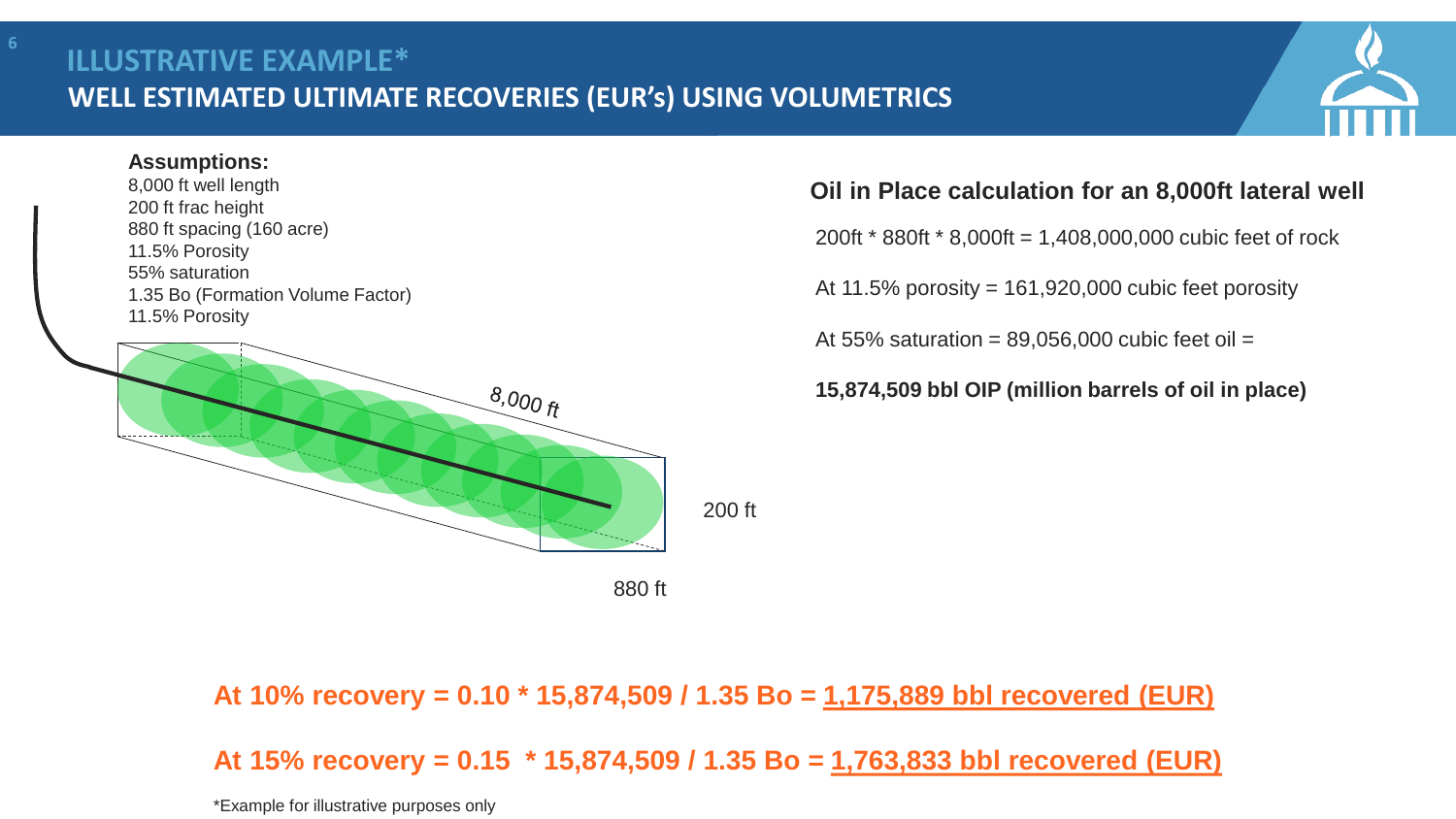

### **ESTIMATION of PRIMARY OIL RESERVES**

J. J. ARPS MEMBER AIME

BRITISH-AMERICAN OIL PRODUCING CO. DALLAS, TEX.

Trans. 207 (01): 182-191. Paper Number: SPE-627-G https://doi.org/10.2118/627-G

### TABLE 1-PRIMARY RECOVERY IN PER CENT OF OIL IN PLACE FOR DEPLETION-TYPE RESERVOIRS

| Oil Solution<br>GOR | Оil<br>Gravity   |         | Sand or Sandstones | Minimum | Maximum | Limostone, Dolomite or Chert<br>Average | Minimum |                      |
|---------------------|------------------|---------|--------------------|---------|---------|-----------------------------------------|---------|----------------------|
| (Cu ft/bbl)         | $(^{\circ}$ AP!) | Maximum | Average            |         |         |                                         |         |                      |
| 60                  | 15               | 12.8    | 8.6                | 2.6     | 28.0    | 4.0                                     | 0.6     |                      |
|                     | 30               | 21.3    | 15.2               | 8,7     | 32.8    | 9.9                                     | 2.9     |                      |
|                     | 50               | 34.2    | 24.8               | 16.9    | 39.0    | 18.6                                    | 8.0     |                      |
| 200                 | 15               | 13.3    | 8.8                | 3.3     | 27.5    | 4.5                                     | 0.9     |                      |
|                     | 30               | 22.2    | 15.2               | 8.4     | 32.3    | 9.8                                     | 2.6     |                      |
|                     | 50               | 37.4    | 26.4               | 17.6    | 39.8    | 19.3                                    | 7.4     | Pantheon             |
| 600                 | 15               | 18.0    | 11.3               | 6.0     | 26.6    | 6.9                                     | 1.9     |                      |
|                     | 30               | 24.3    | 15.1               | 8,4     | 30.0    | 9.6                                     |         | $(2.5)$ est. GOR/API |
|                     | 50               | 3.5.6   | ZJ.U               | 13.8    | 36.1    | 15.1                                    | [4,3]   |                      |
| 1,000               | 15               |         |                    |         |         |                                         |         |                      |
|                     | 30               | 34.4    | 21.2               | 12.6    | 32.6    | 13.2                                    | (4.0)   |                      |
|                     | 50               | 33.7    | 20.2               | 11.6    | 31.8    | 12.0                                    | (3.1)   |                      |
| 2,000               | 15               |         |                    |         |         |                                         |         |                      |
|                     | 30               | $-$     | ---                |         |         |                                         |         |                      |
|                     | 50               | 40.7    | 24.8               | 15.6    | 32.8    | (14.5)                                  | (5.0)   |                      |

### **Conclusion from JJ Arps SPE paper:**

Based on Alkaid/SMD/BFF GOR's, Estimate of Recovery:

> **Average = 15.1% Range = 8.4% to 24.3%**

**For conservatism, Pantheon's modelling is based upon 10% Recovery Factor**

**Glossary**

API = American Petroleum Institute

GOR = Gas Oil Ratio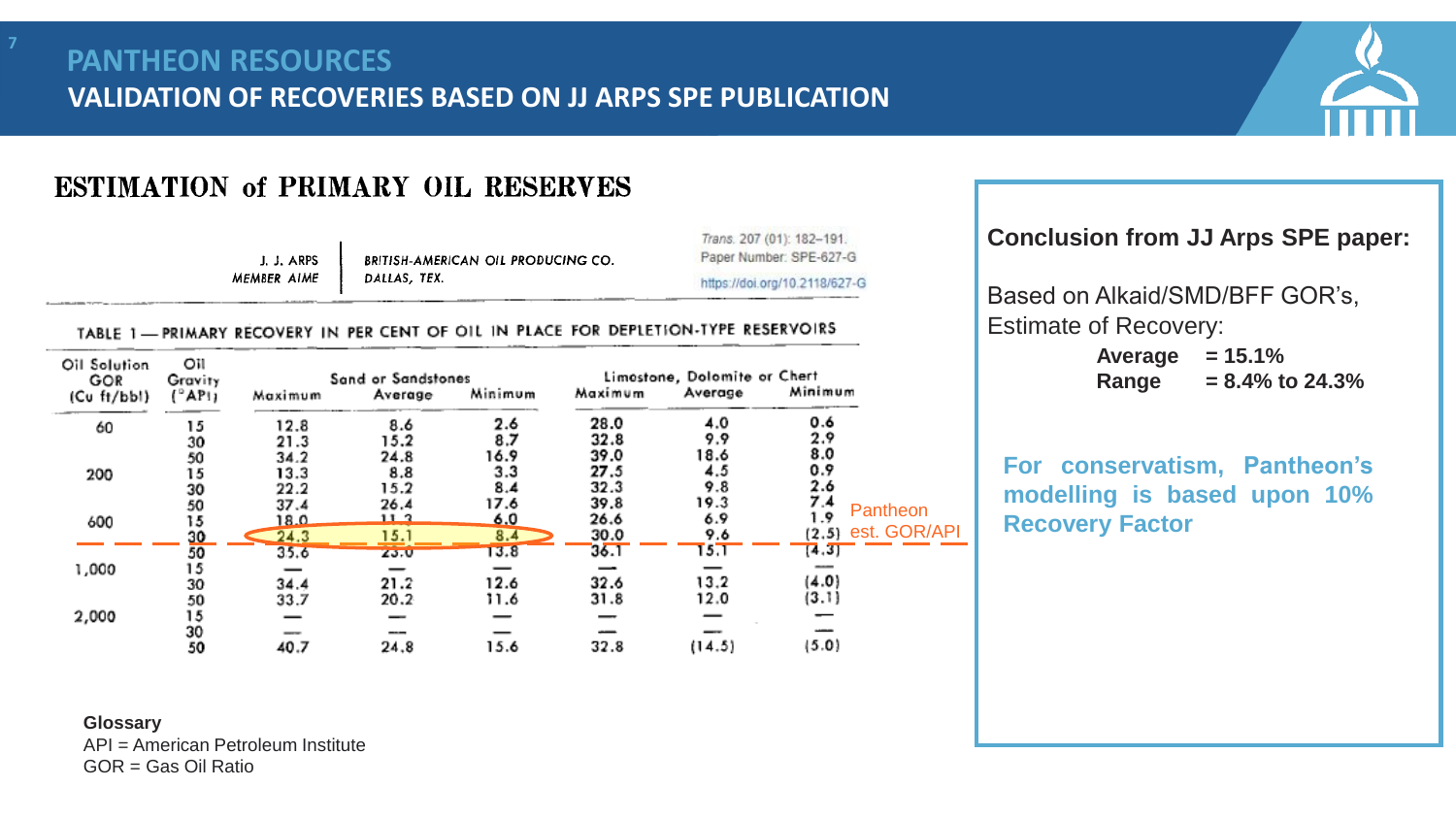**Method 2**

# Vertical to Horizontal scaling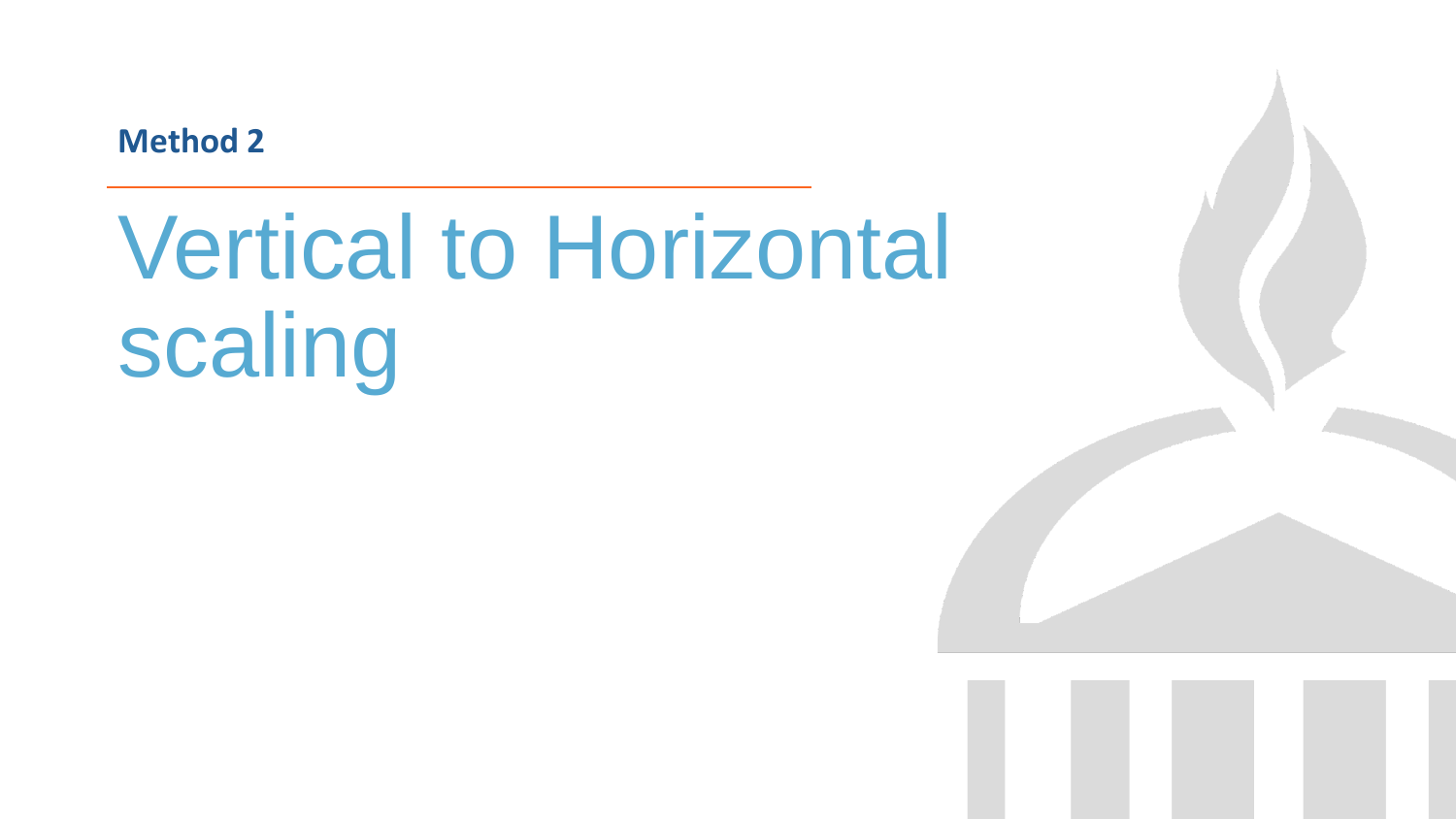### **ESTIMATED INITIAL PRODUCTION VERTICAL TO HORIZONTAL CALCULATIONS PANTHEON RESOURCES**

#### *General reservoir parameters*

| Well (OIL or GAS)                        | OIL  |
|------------------------------------------|------|
| Reservoir Pressure (psia)                | 3300 |
| Reservoir Temperature (deg f)            | 165  |
| Viscosity (cp)                           | 0.55 |
| FVF (RB/STB)                             | 1.3  |
| Rw(ft)                                   | 0.51 |
| Area(vert) (acres)                       | 40   |
| vertical permeability                    | 0.05 |
| horizontal permeability across well path | 0.16 |
| horizontal permeability along well path  | 0.16 |
| classic Mechanical Skin Factor           | 0    |
| formation thickness (ft):h               | 200  |

#### **Specific Horizontal Well Properties**

| 8000 | drainage length along well path (ft):b          |  |  |  |  |  |
|------|-------------------------------------------------|--|--|--|--|--|
| 880  | drainage width across well path (ft):a          |  |  |  |  |  |
| 161  | Area(horiz.) (Calculated Acres)                 |  |  |  |  |  |
| 8000 | horizontal section Length (ft):L                |  |  |  |  |  |
|      | distance to drainage end from well heel(ft):y1  |  |  |  |  |  |
| 400  | distance to well axis from closest side (ft):x0 |  |  |  |  |  |
| 15   | distance to well axis from formation top(ft):z0 |  |  |  |  |  |
| 1000 | PWF of interest (psia)                          |  |  |  |  |  |

| General reservoir parameters<br>Well (OIL or GAS)<br>OIL                                                  | <b>Horizontal Well Productivity</b>                                                                                 | <b>Results</b><br>Drawdowr | Pwf            | Vert $(S=0)$ | Joshi          | Babu           | Vert $(S=0)$ | <b>Assumptions:</b>                     |
|-----------------------------------------------------------------------------------------------------------|---------------------------------------------------------------------------------------------------------------------|----------------------------|----------------|--------------|----------------|----------------|--------------|-----------------------------------------|
| Reservoir Pressure (psia)<br>3300                                                                         |                                                                                                                     | $\mathbf 0$                | 3,300          | $\Omega$     | $\mathbf{0}$   | $\mathbf 0$    |              | 8,000 ft lateral                        |
| 165<br>Reservoir Temperature (deg f                                                                       | $\longrightarrow$ Vert (S=0)<br>3,500                                                                               | 125                        | 3,175          | 6            | 92             | 123            | 6            |                                         |
| 0.55<br>Viscosity (cp)                                                                                    | <del>–□—</del> Joshi                                                                                                | 251                        | 3,049          | 12           | 184            | 247            | 12           | 880 ft Spacing                          |
| 1.3<br>FVF (RB/STB)                                                                                       | 3,000                                                                                                               | 376                        | 2,924          | 18           | 277            | 370            | 18           | Drawdown and initial p                  |
| 0.51<br>Rw (ft)<br>Area(vert) (acres<br>40                                                                | → Babu                                                                                                              | 502<br>627                 | 2,798<br>2,673 | 24<br>30     | 369<br>461     | 494<br>617     | 24<br>30     |                                         |
| 0.05<br>vertical permeability                                                                             | 2,500                                                                                                               | 752                        | 2,548          | 36           | 553            | 740            | 36           | production                              |
| horizontal permeability across well path<br>0.16                                                          | $\bullet \bullet \text{Vert}$ (S=0)                                                                                 | 878                        | 2,422          | 42           | 645            | 864            | 42           |                                         |
| horizontal permeability along well path<br>0.16                                                           |                                                                                                                     | 1,003                      | 2,297          | 48           | 738            | 987            | 48           |                                         |
| classic Mechanical Skin Factor<br>$\mathbf 0$                                                             |                                                                                                                     | 1,129                      | 2,171          | 54           | 830            | 1,111          | 54           |                                         |
| 200<br>formation thickness (ft):h                                                                         | $\frac{2}{3}$<br>$\frac{2}{3}$<br>$\frac{1}{3}$<br>$\frac{5}{3}$<br>$\frac{1}{3}$<br>$\frac{1}{3}$<br>$\frac{1}{3}$ | 1,254                      | 2,046          | 60           | 922            | 1,234          | 60           |                                         |
|                                                                                                           |                                                                                                                     | 1,379                      | 1,921          | 66           | 1.014          | 1.357          | 66           | <b>Conclusion</b>                       |
| <b>Specific Horizontal Well Properties</b>                                                                | 1,000                                                                                                               | 1,505                      | 1,795          | 72           | 1,106          | 1,481          | 72           |                                         |
| 8000<br>drainage length along well path (ft):b                                                            |                                                                                                                     | 1,630                      | 1,670          | 78           | 1,198          | 1,604          | 78           | <b>Joshi &amp; Babu Mod</b>             |
| drainage width across well path (ft):a<br>880                                                             | 500                                                                                                                 | 1,756                      | 1,544          | 84           | 1,291          | 1,728          | 84           |                                         |
| 161<br>Area(horiz.) (Calculated Acres)                                                                    |                                                                                                                     | 1,881                      | 1,419          | 90           | 1,383          | 1,851          | 90           | <b>108 BOPD vertical</b>                |
| 8000<br>horizontal section Length (ft):L<br>distance to drainage end from well heel(ft):y1<br>$\mathbf 0$ | $\Omega$                                                                                                            | 2,006<br>2,132             | 1,294<br>1,168 | 96<br>102    | 1,475<br>1,567 | 1,974<br>2,098 | 96<br>102    |                                         |
| 400<br>distance to well axis from closest side (ft):x0                                                    | 1,000 2,000 3,000<br>$\mathbf 0$<br>4.000                                                                           | 2,257                      | 1,043          | 108          | 1,659          | 2.221          | 108          |                                         |
| 15<br>distance to well axis from formation top(ft):z0                                                     | Qo (STBOPD)                                                                                                         | 2,383                      | 917            | 114          | 1,752          | 2.345          | 114          |                                         |
| 1000<br>PWF of interest (psia)                                                                            |                                                                                                                     | 2,508                      | 792            | 120          | 1,844          | 2,468          | 120          | <b>Initial Production (</b>             |
|                                                                                                           |                                                                                                                     | 2,633                      | 667            | 126          | 1,936          | 2,591          | 126          |                                         |
|                                                                                                           |                                                                                                                     | 2,759                      | 541            | 132          | 2,028          | 2,715          | 132          | 8000 ft Lateral                         |
|                                                                                                           |                                                                                                                     | 2,884                      | 416            | 138          | 2,120          | 2,838          | 138          |                                         |
|                                                                                                           |                                                                                                                     | 3,010                      | 290            | 144          | 2,213          | 2,962          | 144          |                                         |
|                                                                                                           |                                                                                                                     | 3,135                      | 165            | 150          | 2,305          | 3,085          | 150          |                                         |
|                                                                                                           |                                                                                                                     | User Pwf                   | 1,500          | #NAME?       | #NAME?         | #NAME?         | #NAME?       |                                         |
|                                                                                                           |                                                                                                                     |                            |                |              |                |                |              | <b>Pantheon's Alkaid</b>                |
|                                                                                                           |                                                                                                                     |                            |                |              |                |                |              |                                         |
|                                                                                                           |                                                                                                                     |                            |                |              |                |                |              | 1,200 BOPD IP esti                      |
|                                                                                                           |                                                                                                                     |                            |                |              |                |                |              | Future development<br>and 1,500 BOPD IP |

### **Assumptions:**

Drawdown and initial production (**IP**) match vertical production

### **Conclusion**

**Joshi & Babu Modeling Estimate based on 108 BOPD vertical production predicts:**

**Initial Production (IP) = 1,659 - 2,221 BOPD @ 8000 ft Lateral**

### **Pantheon's Alkaid estimates**

1,200 BOPD IP estimate for an 8,000 ft lateral

Future development wells estimated at 10,000 ft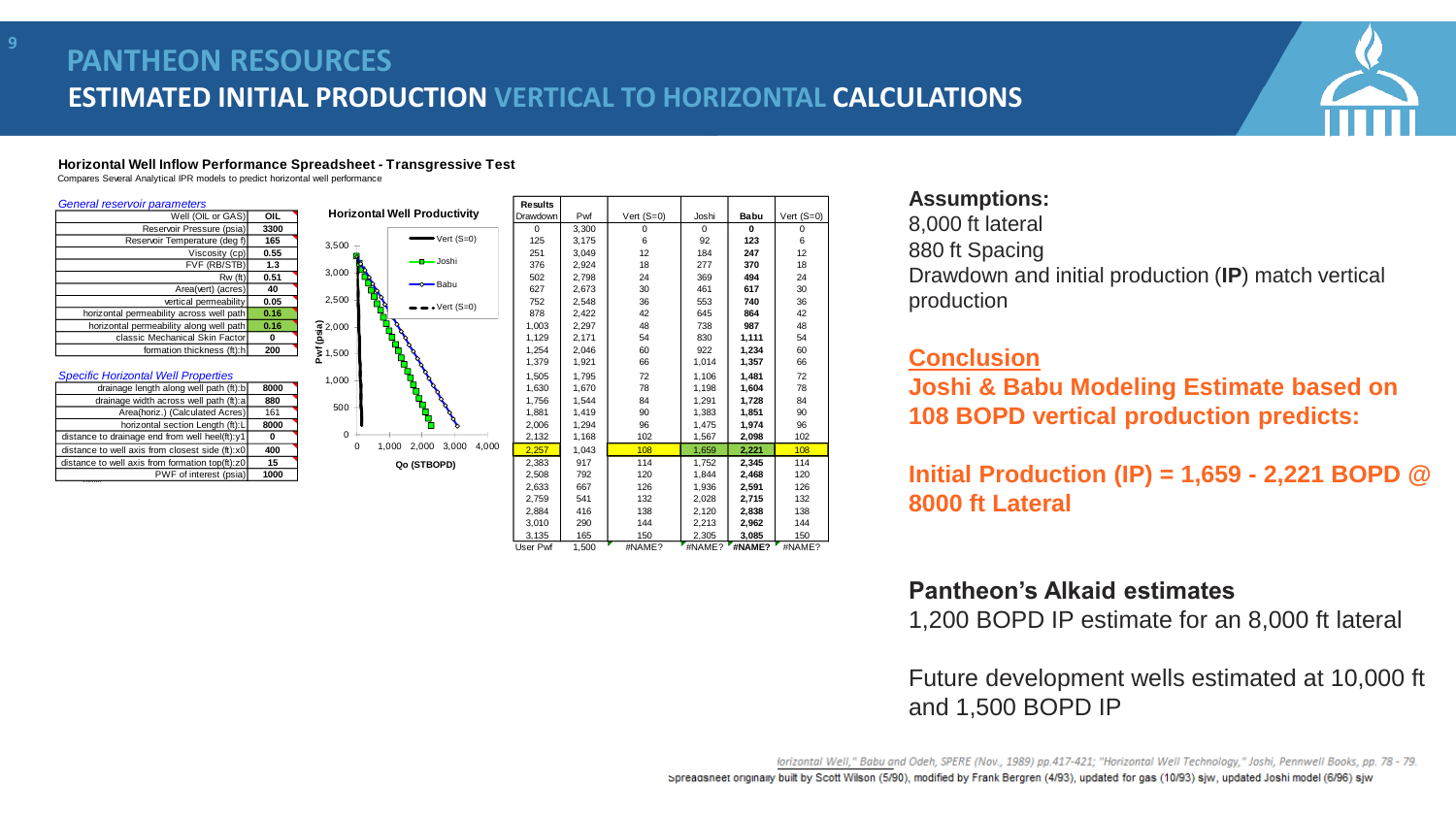### **MODELED TYPE CURVE – ILLUSTRATIVE TYPESET DECLINE CURVE PANTHEON RESOURCES**



\* For illustrative purposes only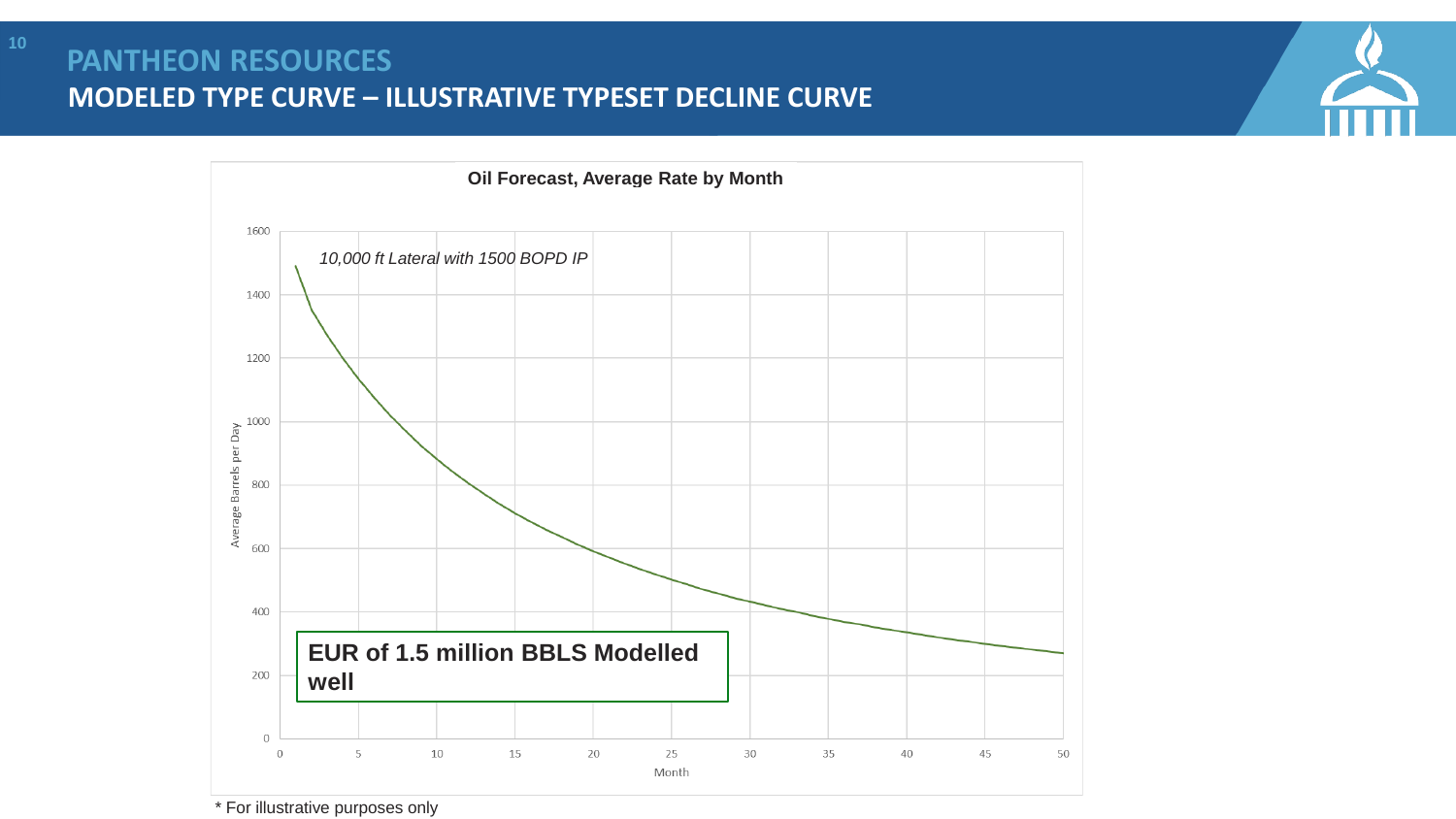**Method 3**

Comparison of Permian to Pantheon

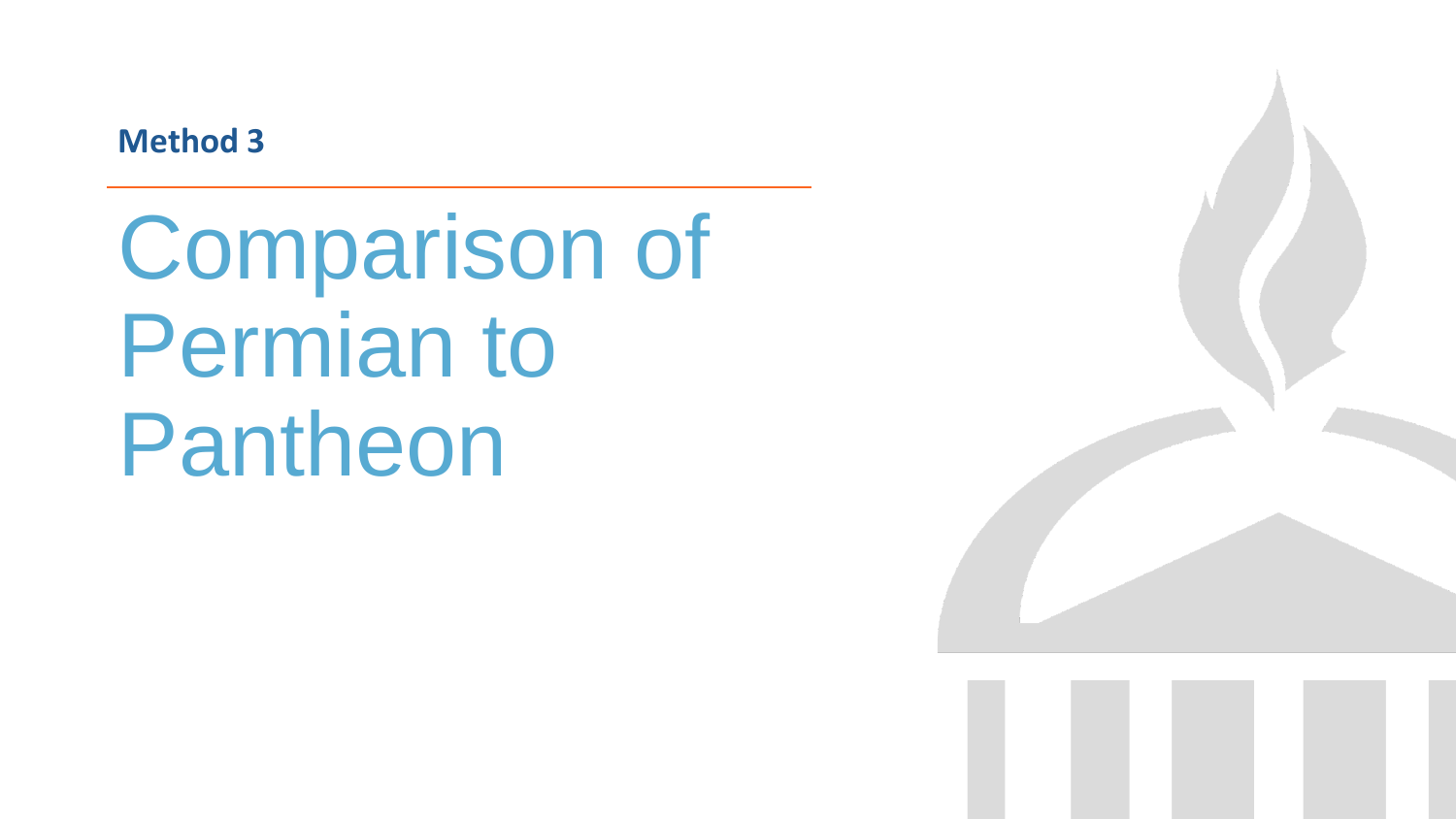### **COMPARING THE PERMIAN BASIN (BONE SPRING & WOLFCAMP) TO THE BROOKIAN\* PANTHEON RESOURCES**

**SMD**



Figure 4.14 GRI core-based measurements of effective matrix permeability versus total porosity. Arbitrary cutoffs were used to delineate "good" reservoir quality. The 3rd Bone Spring, and Wolfcamp A mostly contain "good" reservoir quality. Wolfcamp B is mixed and Wolfcamp C does not contain points with good porosity or permeability values.

```
RESERVOIR CHARACTERIZATION OF THE BONE SPRING AND WOLFCAM
FORMATIONS, DELAWARE BASIN, WARD COUNTY, WEST TEXAS
                         by
                    April Bievenou
```
### Average Bone Spring EUR = 720 kboe  $IP = 1,000$  bo/d, 2 mmcf/d Break-even oil price =\$30 wellhead

|                | OIL EUR | <b>GAS EUR</b> | <b>BOE EUR</b> | WELLS | <b>IP OIL</b> | <b>IP GAS</b> |
|----------------|---------|----------------|----------------|-------|---------------|---------------|
| 2017           | 489,560 | 2,288,365      | 697,594        | 2,289 | 979           | 1,962         |
| 2018           | 518,725 | 2.174.927      | 716,446        | 1,972 | 1,007         | 2,037         |
| 2019           | 535,085 | 2,227,375      | 737,574        | 1,442 | 1,059         | 2,219         |
| 2020           | 553,123 | 2,233,237      | 756,145        | 918   | 1.051         | 2,292         |
| <b>WTD AVG</b> | 516,975 | 2.233,652      | 720,034        | 6,621 | 1,015         | 2,086         |

Bone Spring-Wolfcamp Quick-Look EUR & Economic Art Berman, April 2022

### **COMPARISON TO PERMIAN BASIN**

Basin Floor Fan has permeabilities **> 100x that of analogs** Wolfcamp and 3rd Bone Spring

Other reservoirs **up to 10,000x** Wolfcamp and Bone Spring

**The conclusion is that with 20%-80% more pore space (i.e. higher porosity) and 100x-10,000x the permeability, there is substantial reason for optimism and considerable upside.** 

\* For illustrative purposes. Shaded blue areas on chart not to exact scale.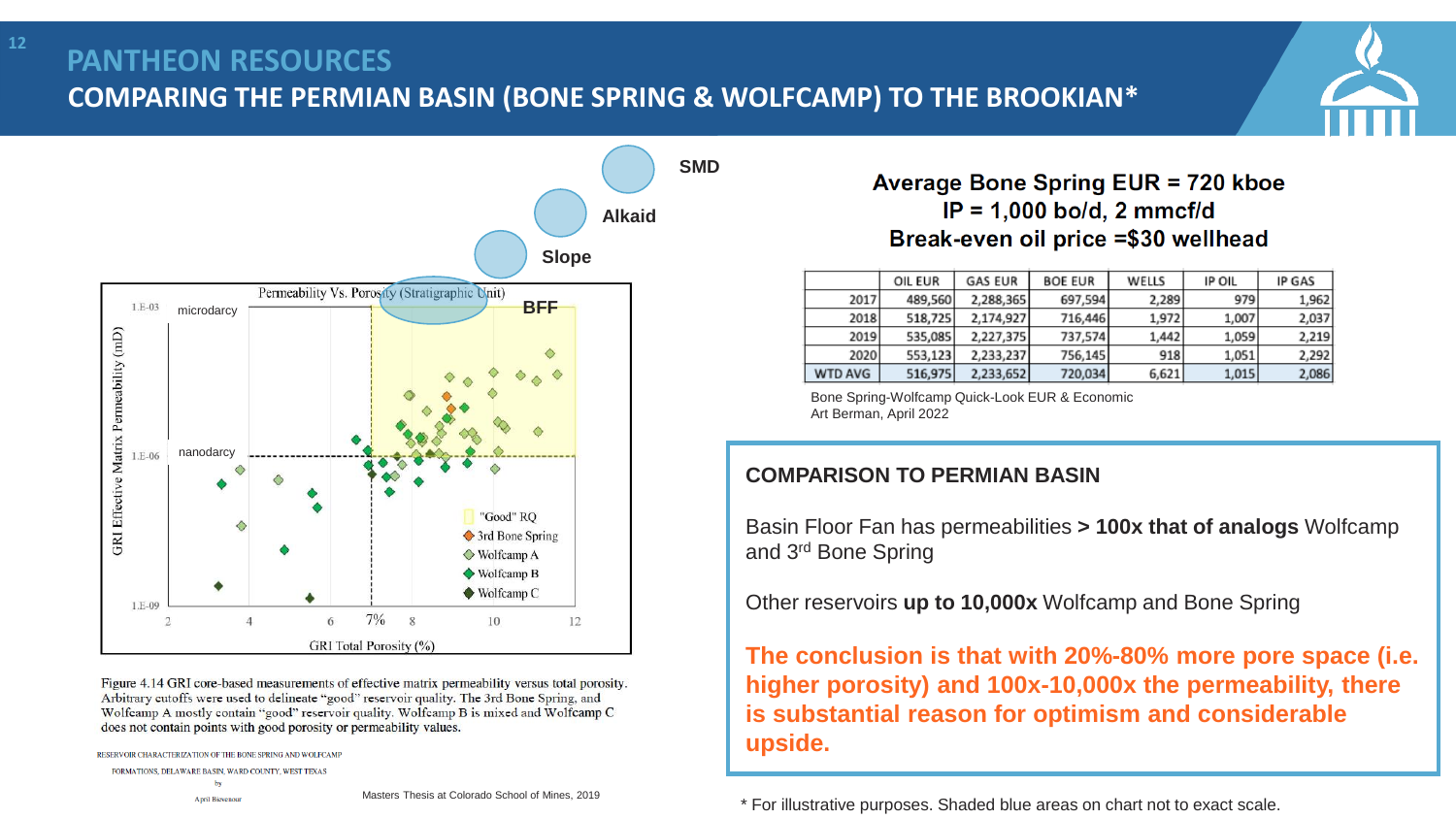

# **Prepared By: Larry K. Britt, NSI Fracturing, LLC**

- This work was contracted to **NSI in 2013.**
- NSI was Halliburton's preferred provider for reservoir simulation and frac modeling.
- Haliburton was Great Bear's WI partner and engineering lead in a portion of the original northern lease holding. Great Bear is 100% owned by Pantheon.

**Background:** Larry K. Britt is an engineering consultant and owns and operates Britt Rock Mechanics Laboratory at the University of Tulsa. Prior to joining NSI Britt was the fracturing team leader at Amoco's Technology Center charged with managing the development and application of fracturing technology for their worldwide operations. Britt is a Distinguished Member of the SPE, has twice served as an SPE Distinguished Lecturer, as a JPT editor, and on numerous SPE Committees. In addition, Larry has authored over forty technical papers as well as co-authored the SPE Primer on the "Design and Appraisal of Hydraulic Fractures." Larry has a B.S. in Geological Engineering and a Professional Degree in Petroleum Engineering from the Missouri University of Science and Technology where he is an adjunct professor, a member of both the Petroleum Department and Engineering Advisory Boards, and a member of the Academy of Mines and Metallurgy.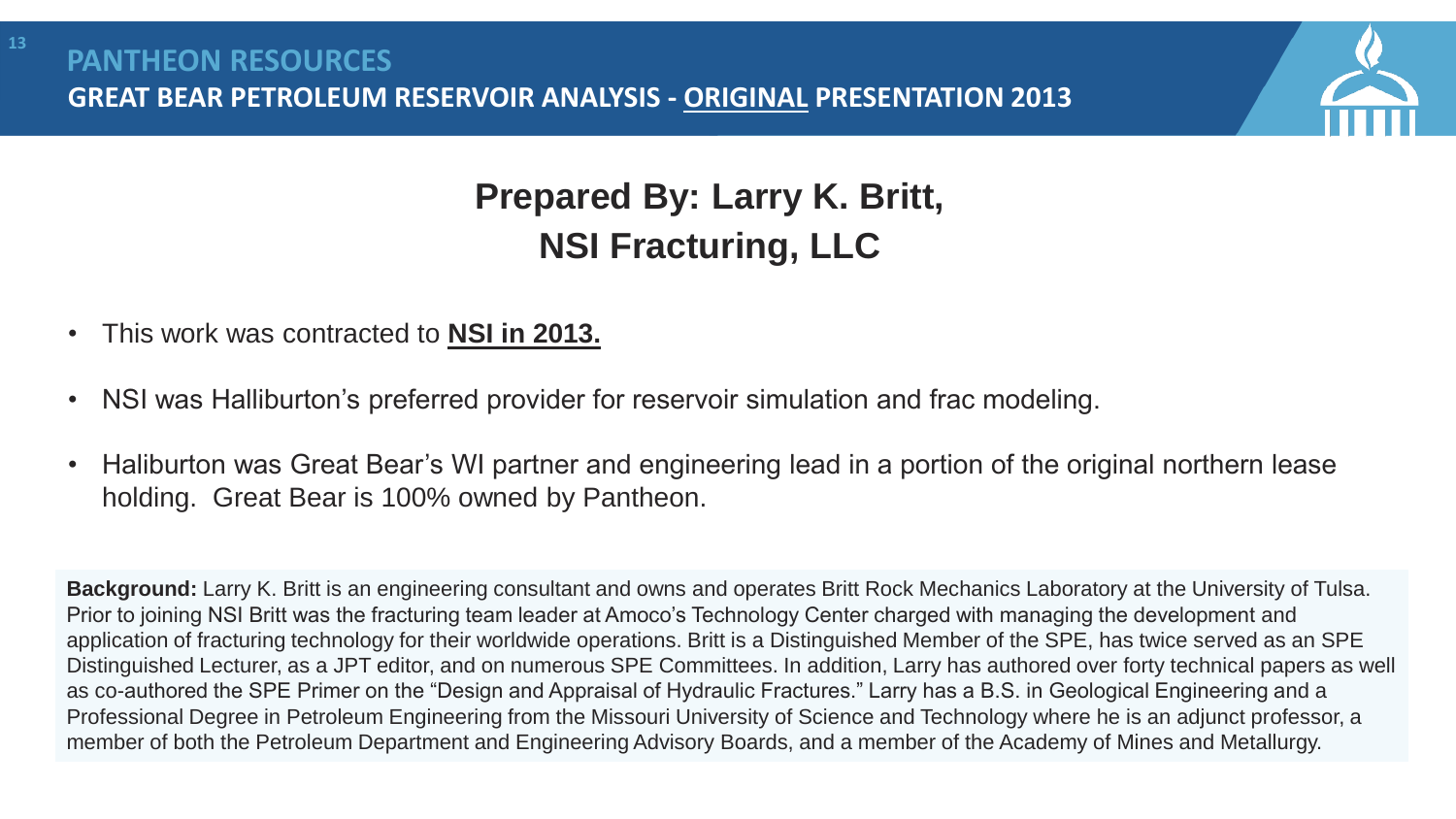

# Brookian Fans\* Model Assumptions

| Formation     | <b>Depth</b>      | Net h | Pi    | эw   |     |         | $k_v / k_h$ | Oil                       |      |
|---------------|-------------------|-------|-------|------|-----|---------|-------------|---------------------------|------|
|               | (f <sup>t</sup> ) | (ft)  | (psi) | (% ) | (%) | (md)    | (frac)      | $ $ ( $^{\circ}$ API) $ $ | (CP) |
| Brookian Fans | 9,000             | 70    | 4950  | 40   |     | 0.40000 | 0.1         | 26                        | 3.0  |

Also assumes 320 acre drainage and 250 psi bottom hole flowing pressure

\*Brookian Fans includes SMD, Slope Fan System, and Basin Floor Fan reservoirs Source: Larry K. Britt, NSI Fracturing, LLC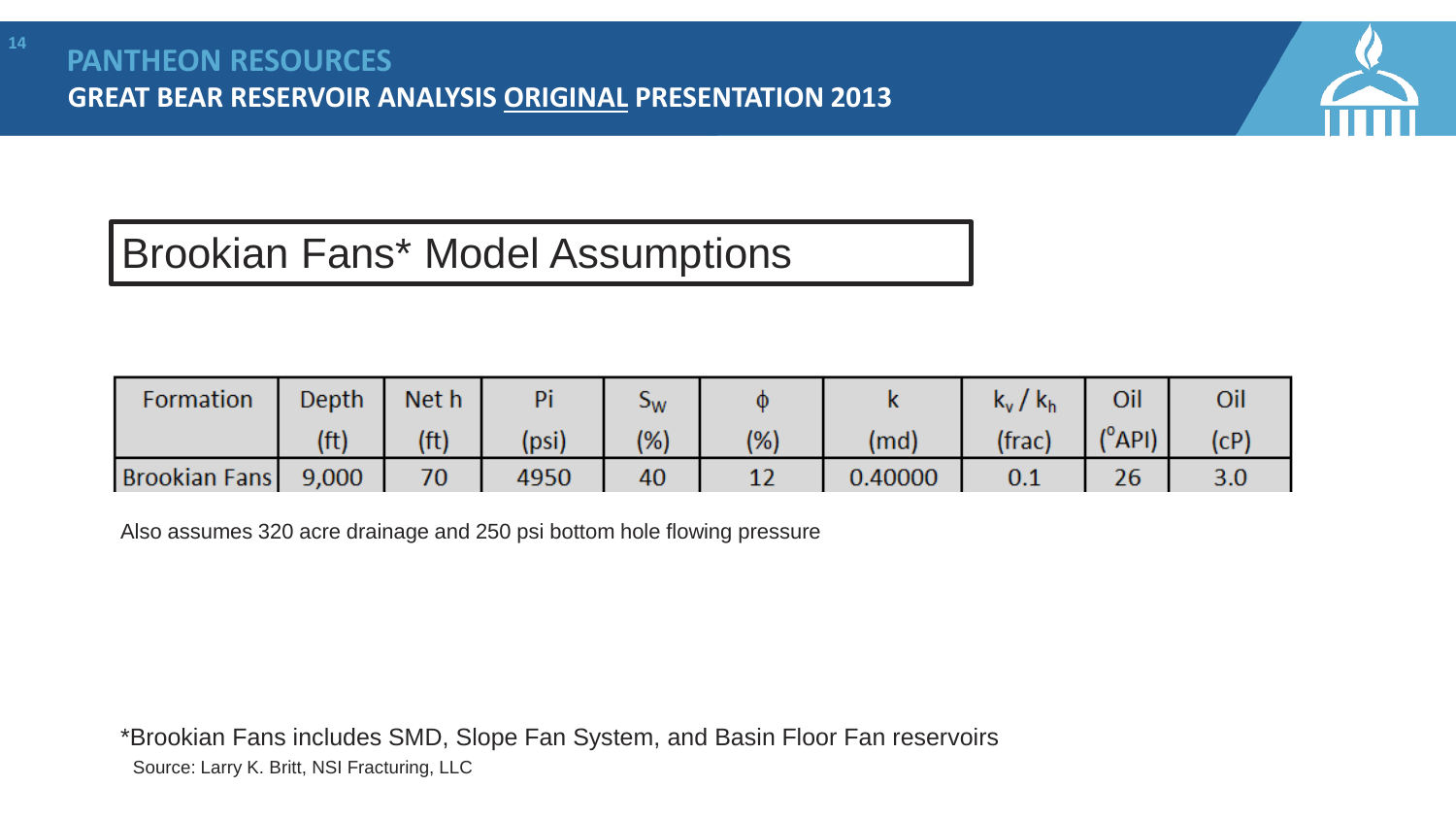

# Brookian Fans\* **Vertical** Well Simulation Results

|                      |                   |        | <b>First Year</b> | Cum.  |
|----------------------|-------------------|--------|-------------------|-------|
| Formation            | Depth             | IP(30) | Rate              | Oil   |
|                      | (f <sup>t</sup> ) | (BOPD) | (BOPD)            | (MBO) |
| <b>Brookian Fans</b> | 9,000             |        |                   |       |

Also assumes 320 acre drainage and 250 psi bottom hole flowing pressure

Source: Larry K. Britt, NSI Fracturing, LLC \*Brookian Fans includes SMD, Slope Fan System, and Basin Floor Fan reservoirs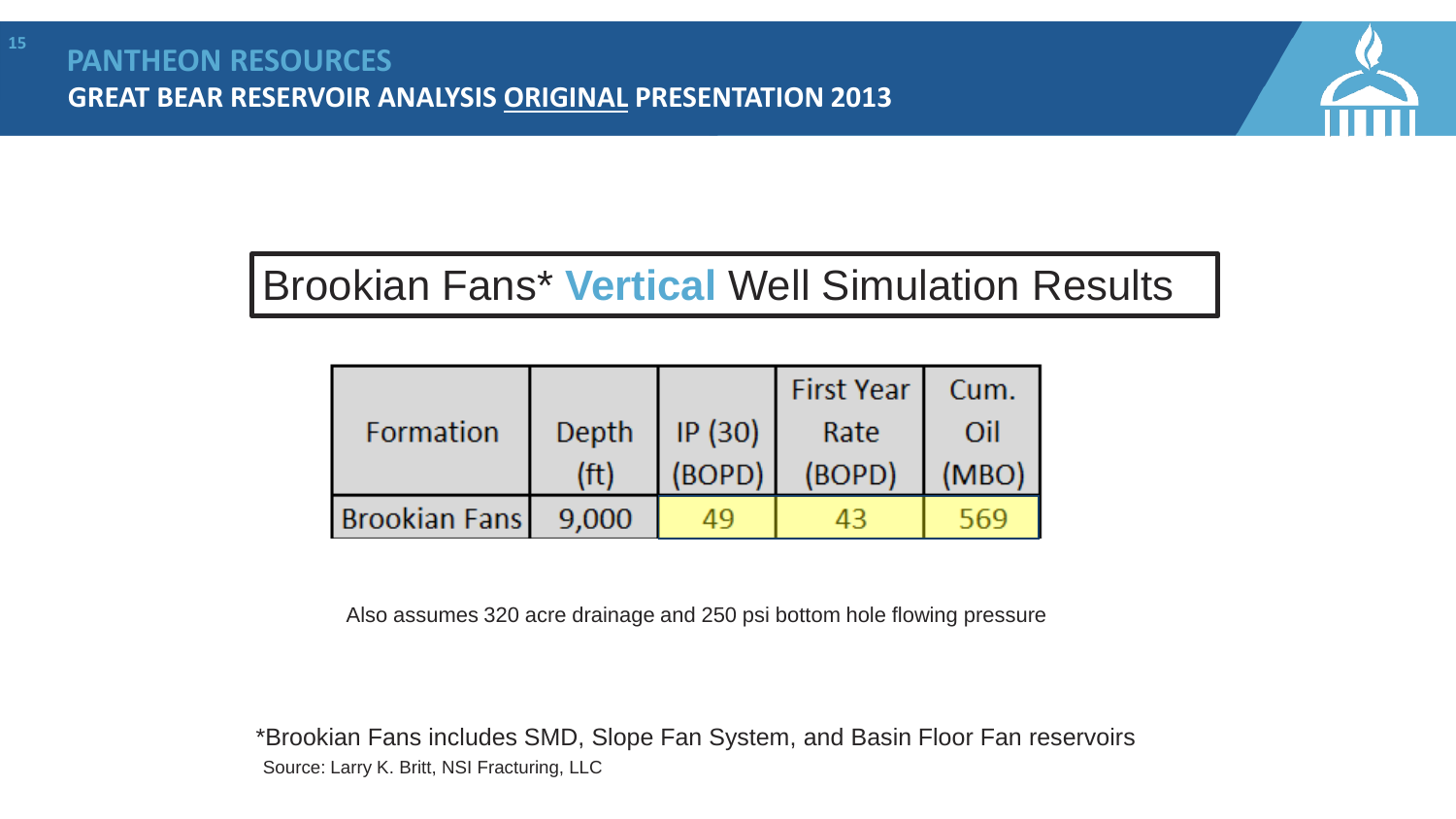

# Brookian Fans **Horizontal** Well Simulation Results

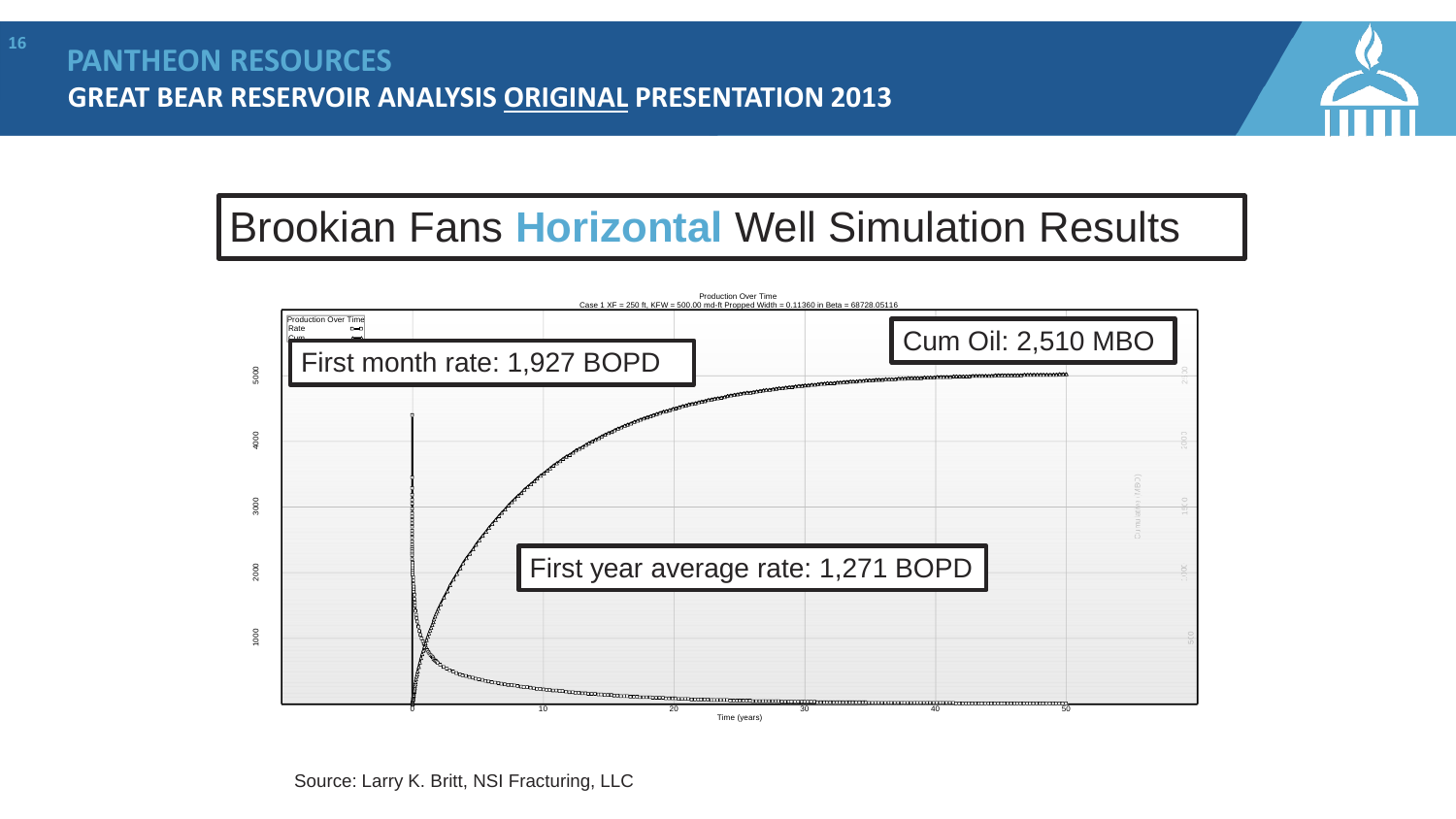

# Brookian Fans **Horizontal** Well Simulation Results

|                      |                   |        | <b>First Year</b> | Cum.  |
|----------------------|-------------------|--------|-------------------|-------|
| Formation            | IP(30)<br>Depth   |        | Rate              | Oil   |
|                      | (f <sup>t</sup> ) | (BOPD) | (BOPD)            | (MBO) |
| <b>Brookian Fans</b> | 9,000             |        |                   |       |

Assumes 320 acre drainage and 250 psi bottom hole flowing pressure

**This work was the basis of the pursuit of conventional plays on current acreage, and supports internal Pantheon modeling based on current vertical well performance and observed reservoir parameters**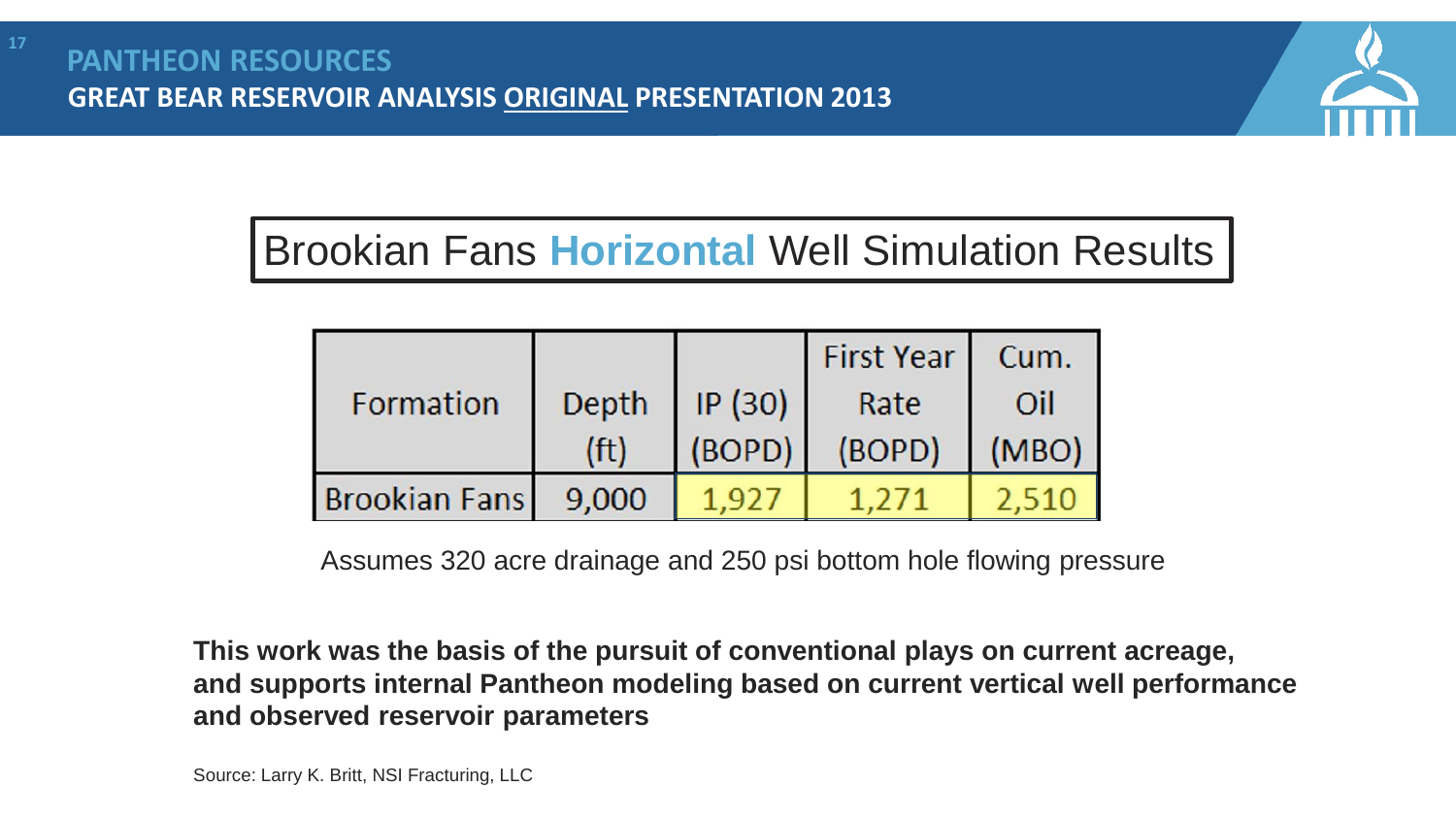### **POROSITY AND PERMEABILITY PANTHEON RESOURCES**



### **Brookian Sandstone Phi-K (Porosity & Permeability) Trends**

**More than 50% of the Theta West Fan Gross Rock Volume has porosity >11% and projected permeability >0.5md**



Effective reservoir limits have evolved significantly over the last 15 years as a result of advancements in horizontal drilling & completion methods.

Our approach has been to integrate geological characterization with modern reservoir engineering to guide our volumetrics, drilling and completions.